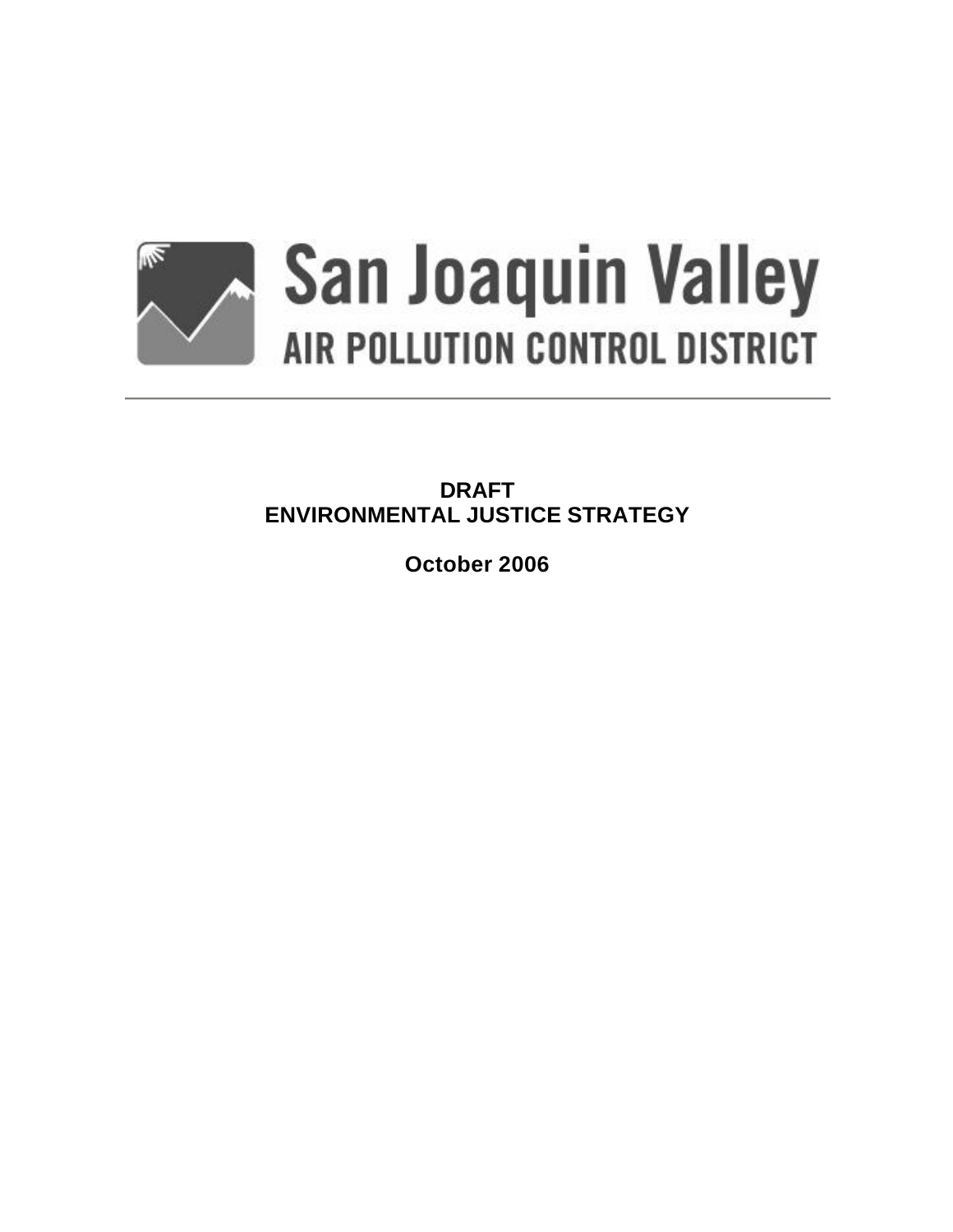### Draft Environmental Justice Strategy **Draft Environmental Austice Strategy Contact Contact 2006**

### **I. PURPOSE**

i<br>Li

The San Joaquin Valley Air Pollution Control District (the District) is dedicated to the achievement of Environmental Justice<sup>1</sup>. In recent years the District has sought to expand multi-lingual outreach through its marketing and advertising campaigns. Furthermore, the District is committed to an open and transparent public participation process in all activities including the permitting process, rule making, plan development and enforcement. The District is committed to identification, public notification and risk reduction through its Air Toxics Hot Spots Program<sup>2</sup>. Using the California Environmental Quality Act (CEQA) $3$  process the District has provided valuable technical expertise on land-use decisions throughout the Valley. The District responds to public complaints with thorough investigations, implementation of necessary corrective actions, and feedback and communication with the complainants.

The District has developed this Environmental Justice Strategy to identify and address any gaps in existing programs, policies and activities that may impede the achievement of environmental justice. This strategy is the overarching environmental justice vision for the District. It sets forth the mission and goals that will guide the District in further integrating environmental justice into our programs, policies and activities.

The draft Environmental Justice Strategy is the product of collaboration between District staff and EJ Advocates. It creates a foundation to further address environmental justice issues; shall be reviewed regularly; and shall be reevaluated and revised as necessary in consideration of evolving environmental justice issues, programs, policies and activities.

This strategy builds upon the work already begun by District staff it formalizes current and future actions, and expands the District's commitment to protect the health of

<sup>&</sup>lt;sup>1</sup> Environmental Justice (EJ) is defined in California law (Government Code section 65040.12.e) as "The fair treatment of people of all races, cultures, and incomes with respect to the development, adoption, implementation, and enforcement of all environmental laws, regulations and policies." <sup>2</sup>

AB 2588 (Connelly) Air Toxics "Hot Spots" Information and Assessment Program: A California program (Health and Safety Code Section 44300 et seq.) which requires certain stationary sources to report the type and quantity of specific toxic substances they routinely release into the air. The program identifies high priority facilities and requires facilities posing significant risks to notify all exposed individuals, http://www.arb.ca.gov/html/gloss.htm.<br>————————————————————

The California Environmental Quality Act was adopted in 1970 and incorporated in the Public Resources Code §§21000-21177. Its basic purposes are to: inform governmental decision makers and the public about the potential significant environmental effects of proposed activities; identify ways that environmental damage can be avoided or significantly reduced; require changes in projects through the use of alternatives or mitigation measures when feasible, and; disclose to the public the reasons why a project was approved if significant environmental effects are involved. CEQA applies to projects undertaken, funded or requiring an issuance of a permit by a public agency. The analysis of a project required by CEQA usually takes the form of an Environmental Impact Report (EIR), Environmental Impact Statement (EIS), Negative Declaration (ND), or Environmental Assessment (EA). CEQA is a selfexecuting statute. Public agencies are entrusted with compliance with CEQA and its provisions are enforced, as necessary, by the public through litigation and the threat thereof. http://www.ceres.ca.gov/ceqa/.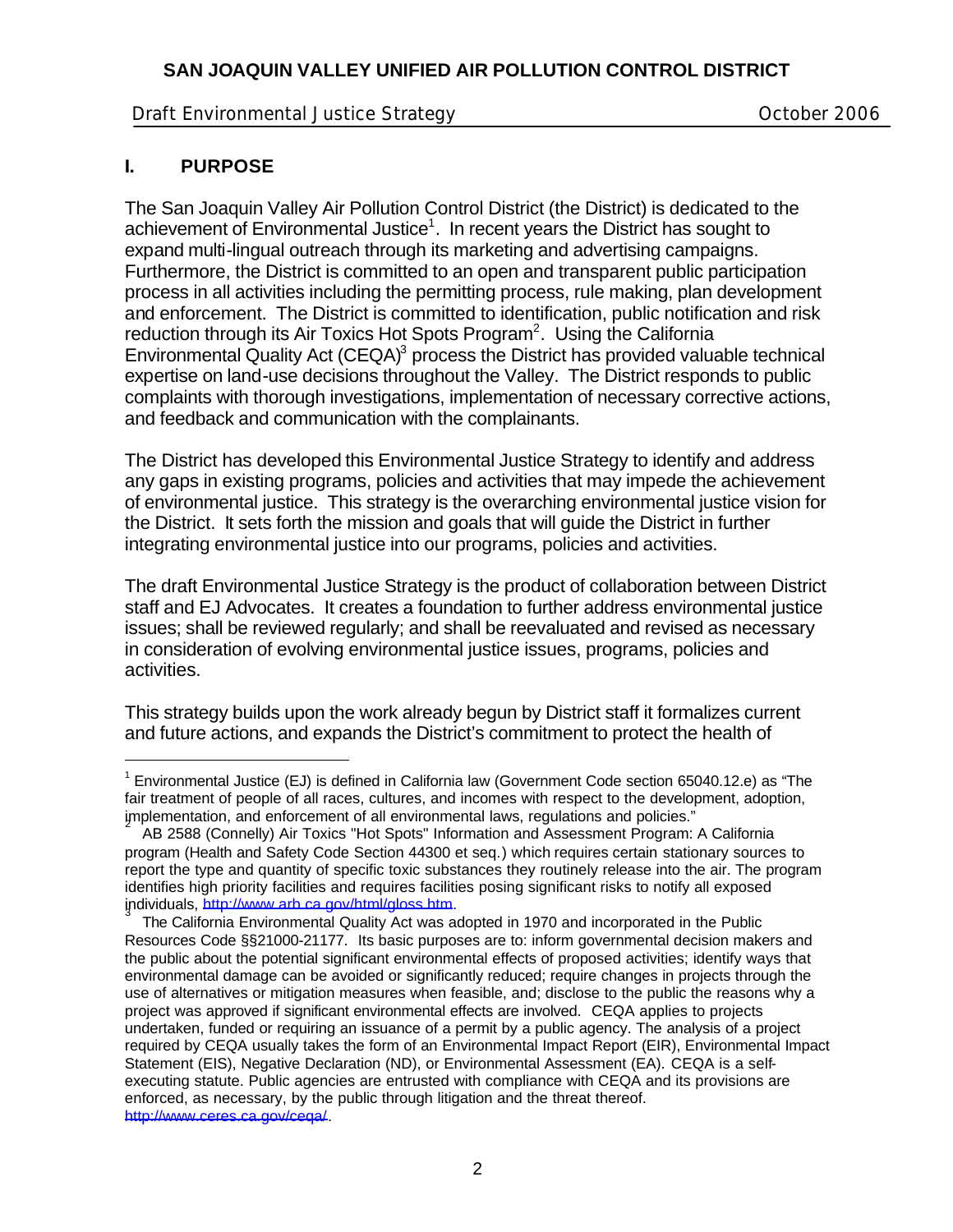Draft Environmental Justice Strategy **Draft Environmental** Justice Strategy

Environmental Justice Communities $4$  and all Valley residents. The purpose of this strategy is to build a framework that can be used by the District to protect the health of Valley residents that may be disproportionately affected by air pollution.

 4 Executive Order 12898 (http://www.epa.gov/compliance/resources/policies/ej/exec\_order\_12898.pdf) defines environmental justice communities as minority and low-income populations with disproportionately high and adverse human health or environmental impacts.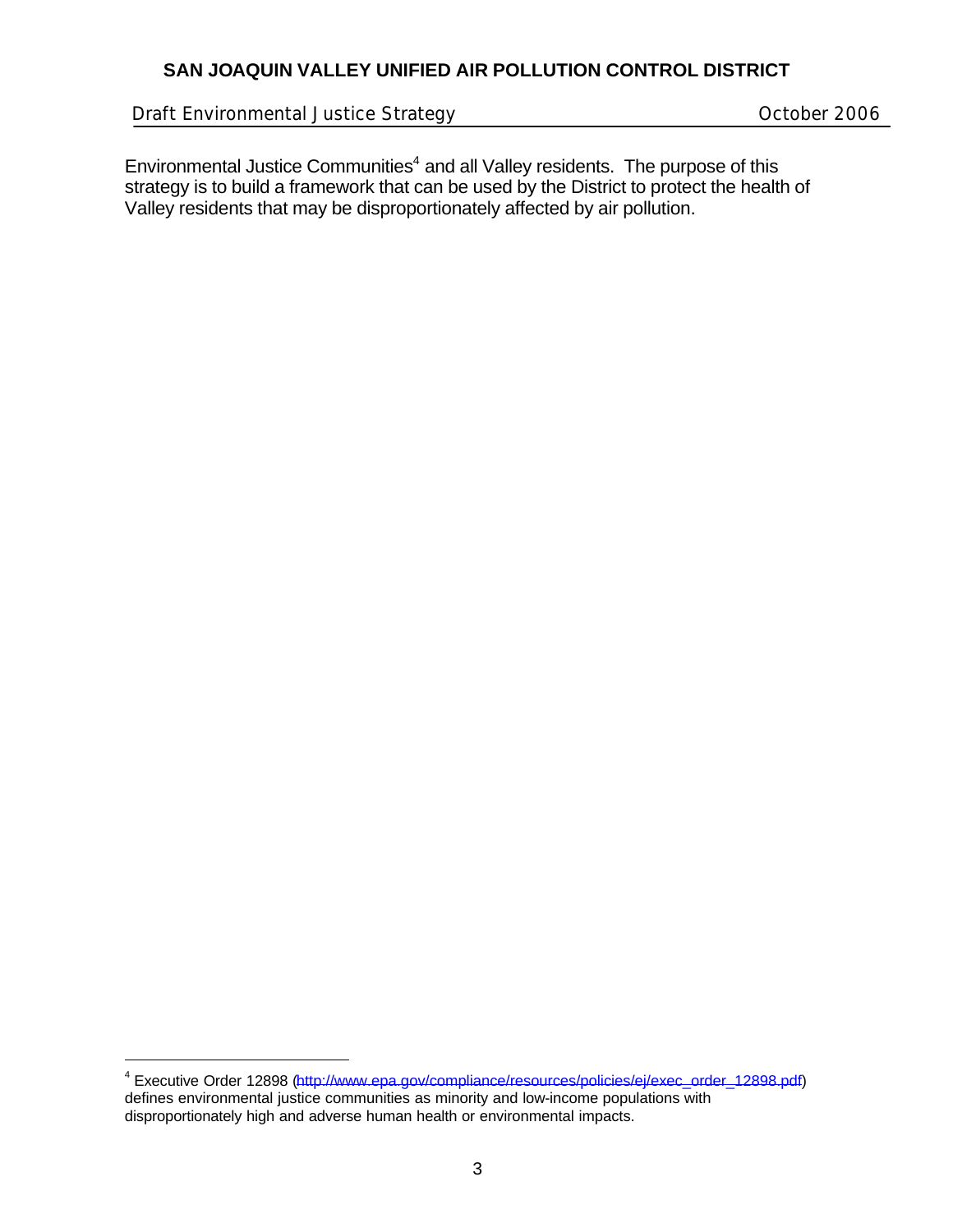Draft Environmental Justice Strategy **Draft Environmental Austice Strategy Contact Contact 2006** 

# **II. STRATEGY DEVELOPMENT**

### **A. Process**

In fall 2004, a group of Environmental Justice advocates requested that District staff meet with them to discuss issues of concern and address questions relating to Environmental Justice. District staff met with these EJ advocates and discussions led to the possible development of a formal Environmental Justice Strategy. The result of that initial meeting was a series of discovery meetings between key District staff, including the Deputy APCO, and EJ advocates. Between fall 2004 and spring 2006, these entities met to draft a preliminary EJ mission, goals and action items outlined in this Draft Environmental Justice Strategy.

As part of the formal strategy development process, the District will solicit input from the Citizen's Advisory Committee (CAC). The CAC, which represents a broad range of industrial, governmental and environmental interests, will provide comprehensive feedback on the development of the strategy.

Additionally, as development of this strategy moves forward, District staff will conduct public workshops throughout the San Joaquin Valley. The purpose of the workshops is to present the specifics of the draft Environmental Justice strategy and to collect information that will be useful in further developing the final Environmental Justice strategy document. District staff will also solicit comments from interested parties and stakeholders. This draft version of the District's Environmental Justice Strategy will be presented at the workshops.

## **B. Timeline**

The tentative schedule for public hearing before the Citizens Advisory Committee (CAC) is the second quarter of 2006. Public workshops and Governing Board action will follow the CAC review and recommendation.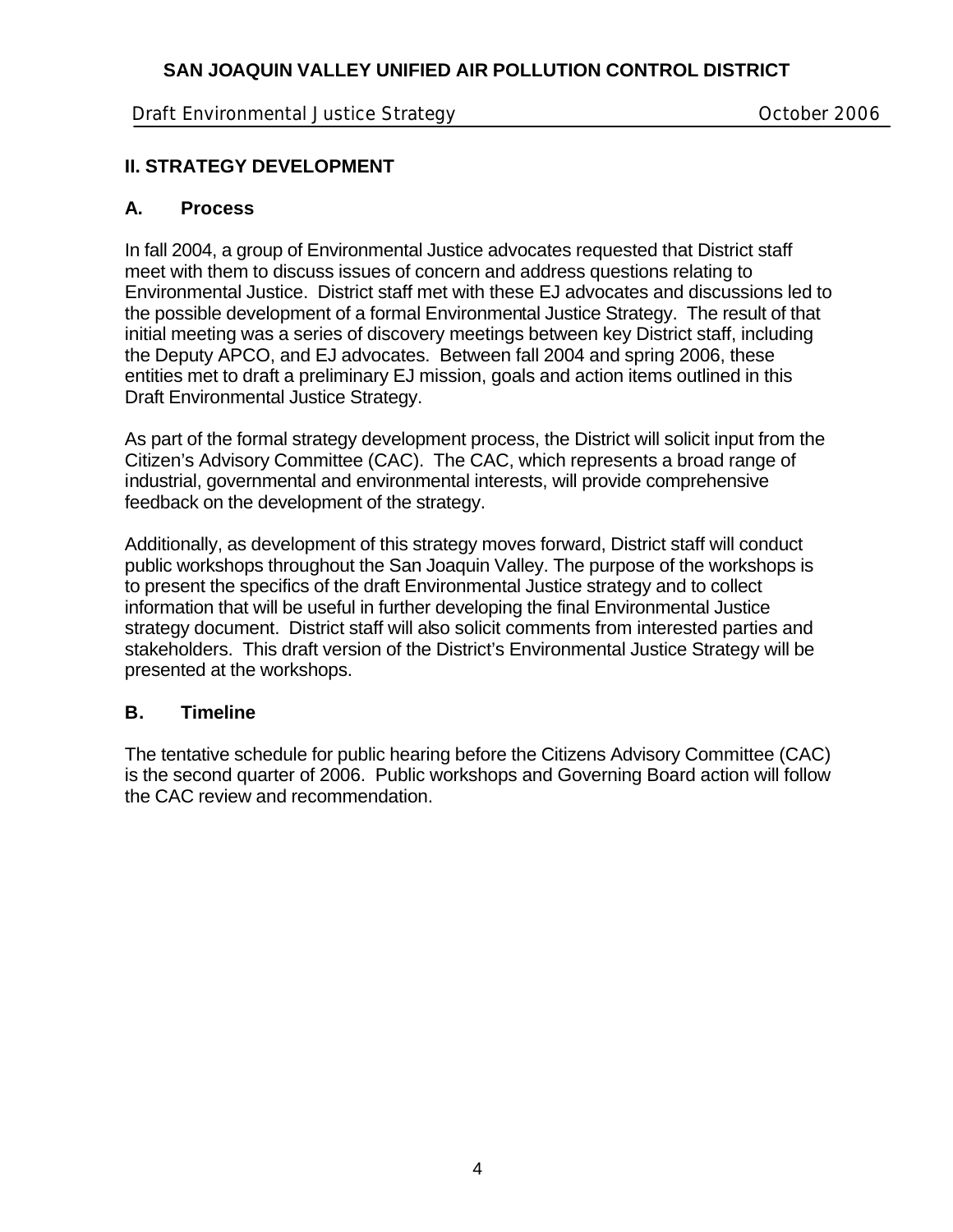Draft Environmental Justice Strategy **Draft Environmental Austice Strategy Container** 2006

#### **III. BACKGROUND**

 $\overline{\phantom{a}}$ 

The District serves the eight-county area in Central California from San Joaquin County in the north to the valley portion of Kern County in the south. Over the past 25 years, prior to and since unification, the District has worked collaboratively with local stakeholders and interest groups to make substantial progress toward achieving federal and state air-quality standards. The region experienced an 86% reduction in the number of violations of the federal one-hour ozone standard between 1980 and 2004. Furthermore, three consecutive years without any exceedence of the PM10 standard will allow the region to apply for PM10 attainment status in 2006. Innovative strategies and groundbreaking rules, such as the Indirect Source Review, the Residential Fireplace Curtailment Program, and Conservation Management Practices, have allowed the region to become a world leader in air-quality management despite topographical and meteorological challenges.

Although significant progress has been made, the San Joaquin Valley is still not in attainment with the health-based ambient air quality standards for the eight hour ozone and the PM 2.5.

Today, the region is experiencing tremendous growth. According to the Great Valley Center's 2005 Indicators Report, the population is expected to grow by 24% between 2000 and 2010 $<sup>5</sup>$ . This dramatic rise in population would take the Valley from its current</sup> population of roughly 3.7 million people in 2000 to more than 4 million people in 2010.

Tulare and Fresno Counties have the highest rates of poverty in the state at 24% and 23% respectively, while California's rate is 14.2%. Thirty-seven percent of children in the Valley live in poverty, well above the statewide average of 22%. Just last year, the Brookings Institution reported that the City of Fresno had population clusters with the highest rates of poverty in the nation, second only to New Orleans.<sup>6</sup> Although the District is committed to addressing the EJ needs of the entire region, the District acknowledges the finding of the Brookings Institution that certain communities may be disproportionately impacted by poor air quality.

Furthermore, the Valley has a diverse racial demographic profile. According to the California Research Bureau, 45% of Valley residents classify themselves as being white or Caucasian; 41% of Valley residents classify themselves as being Hispanic or Latino; 5% Valley residents classify themselves as being Asian-American; 4% of Valley residents classify themselves as being African-American; 1% of Valley residents classify themselves as being Native-American; and 4% of Valley residents classify themselves as being of some other race.<sup>7</sup> Finally, the Valley has a high percentage of

<sup>5</sup> Great Valley Center, "Assessing the Region Via Indicators; The Economy 1999-2004", January 2005. 6

The Brookings Institution, "Katrina's Window, Confronting Concentrated Poverty Across America", October 2005.

California Research Bureau, "San Joaquin Valley: Selected Statistics on Population, Economy and Environment," May 2002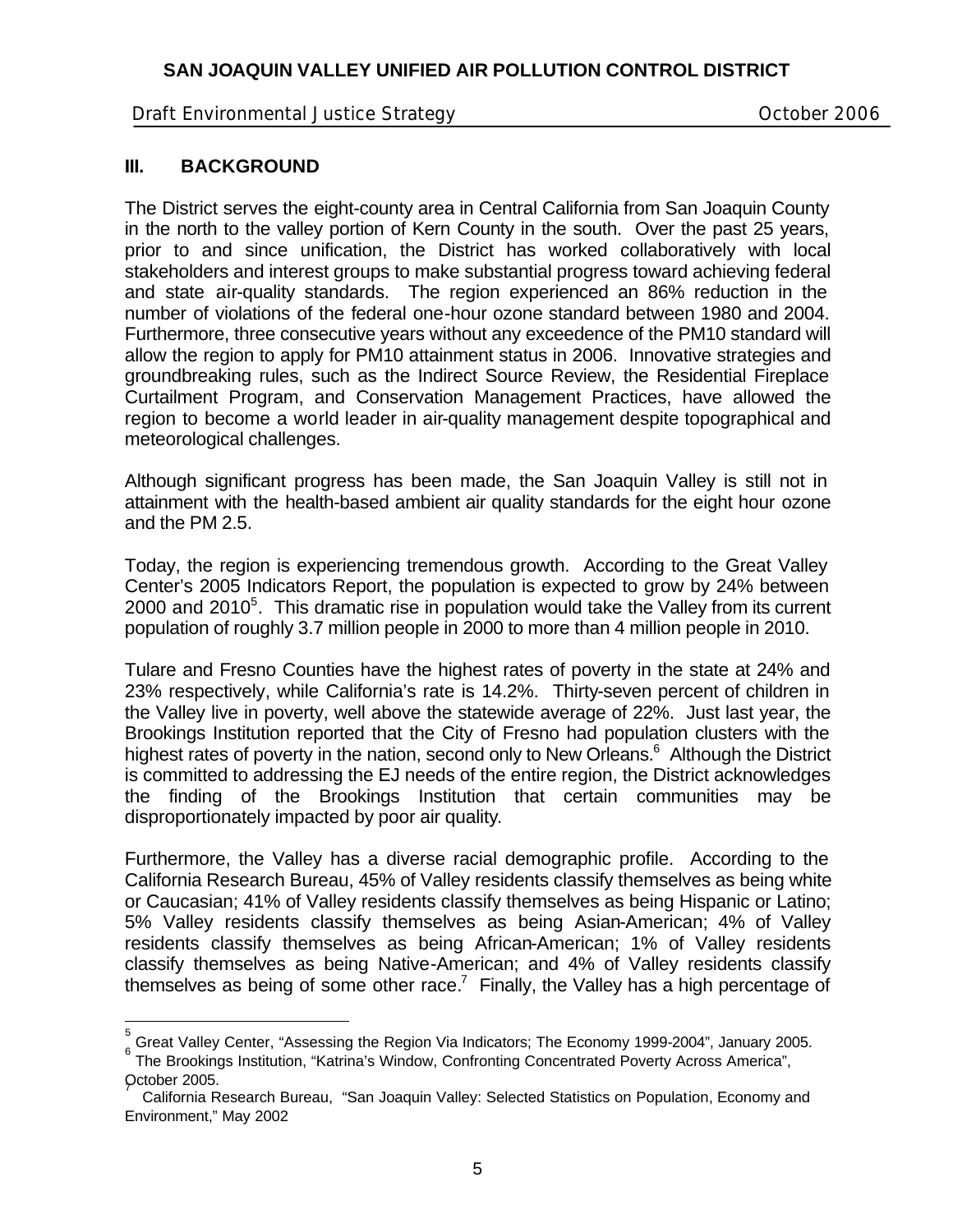Draft Environmental Justice Strategy **Draft Environmental Austice Strategy Container** 2006

English learners. Twenty-four percent of the students enrolled in Valley schools are classified as English learners. These statistics indicate a diverse and dynamic population with varying needs. This Environmental Justice Strategy is intended to reflect and serve the needs of low-income and people of color communities.

According to the recommendations of the Cal/EPA Advisory Committee on Environmental Justice, "The Environmental Justice movement is deeply rooted in civil rights, and the struggles of people who have historically been marginalized. In their fight to be treated fairly and accorded equal protection under all of our nation's laws, they have demanded equal protection of their health and environment."<sup>8</sup>

Environmental Justice initiatives have both a federal and state historical framework. Title VI of the 1964 Civil Rights Act states, "No agency receiving federal funding shall exclude from participation, deny the benefits to, or discriminate against any person on the basis of race, color, or national origin."<sup>9</sup>

Furthermore, Environmental Justice was extended to address disparity among economic groups in 1994, when a newly inaugurated President Clinton issued Executive Order 12898: 'Federal Actions to Address Environmental Justice in Minority Populations and Low-Income Populations.' The executive order states, "To the greatest extent practicable and permitted by law … each Federal agency shall make achieving environmental justice part of its mission by identifying and addressing, as appropriate, disproportionately high and adverse human health or environmental effect of its programs, policies and activities on minority populations and low-income populations in the United States..."<sup>10</sup>

In the late 1990s and early 2000s, the state of California passed several laws that further defined and developed Environmental Justice policies on a state-wide level. For example, SB 115 established the Office of Planning and Research as the coordinating agency for Environmental Justice Policy throughout state government<sup>11</sup>, AB 1553 addressed the guidelines for cities and counties to utilize when incorporating Environmental Justice into general plans<sup>12</sup>, and AB 1390 requires air districts to target 50% of incentive funding under Carl Moyer and the school bus program at communities most significantly affected by air pollution and/or communities with high minority / low income demographics.<sup>13</sup>

Environmental Justice policy development in California continues to evolve, and the San

 $\overline{\phantom{a}}$ 

<sup>8</sup> California Environmental Protection Agency (CAL/EPA) Advisory Committee. "Recommendations of the California Environmental Protection (CAL/EPA) Agency Advisory Committee on Environmental Justice to the CAL/EPA Interagency Working Group on Environmental Justice; Final Report," September 20, 2003

<sup>&</sup>lt;sup>9</sup> http://www.usdoj.gov/crt/cor/coord/titlevi.htm<br><sup>10</sup> http://www.fs.fed.us/land/envjust.html\

<sup>&</sup>lt;sup>11</sup> http://leginfo.public.ca.gov/pub/99-00/bill/sen/sb\_0101-0150/sb\_115\_bill\_19991010\_chaptered.pdf<br><sup>12</sup> http://www.calepa.ca.gov/Legislation/2001/Chaptered.htm

<sup>12</sup> http://www.calepa.ca.gov/Legislation/2001/Chaptered.htm <sup>13</sup> http://www.calepa.ca.gov/Legislation/2001/Chaptered.htm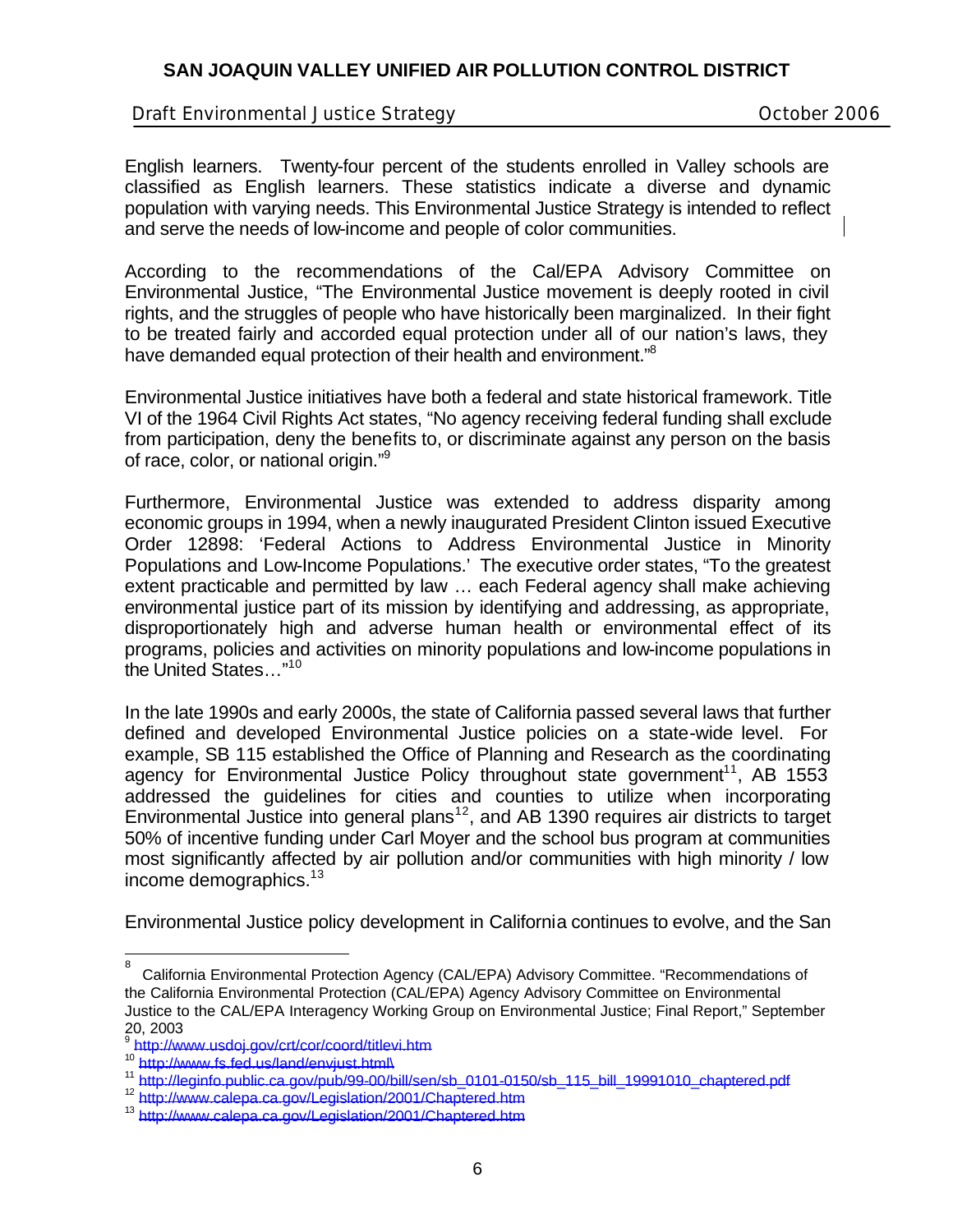Draft Environmental Justice Strategy **Draft Environmental Austice Strategy Contact Contact 2006** 

Joaquin Valley Air Pollution Control District's Environmental Justice Strategy intends to both contribute to and quide that evolution for years to come. Towards that end, this Environmental Justice Strategy will fully adhere to state law and will be consistent with state and federal Environmental Justice policies.

Continuing challenges necessitate an increased District focus on Environmental Justice. Improved partnerships with all members of the community are necessary not only to improve public education and involvement in the **public** decision-making process, but also to address the need for increased funding from state and federal levels for technology retrofits and upgrades. Increases in the funding of school bus upgrades and goods movement infrastructure, and greater effort by the state and federal government to control mobile source emissions are just a few examples of how a strong relationship between the District, Environmental Justice organizations, and business representatives might produce quantifiable emission reductions in the Valley.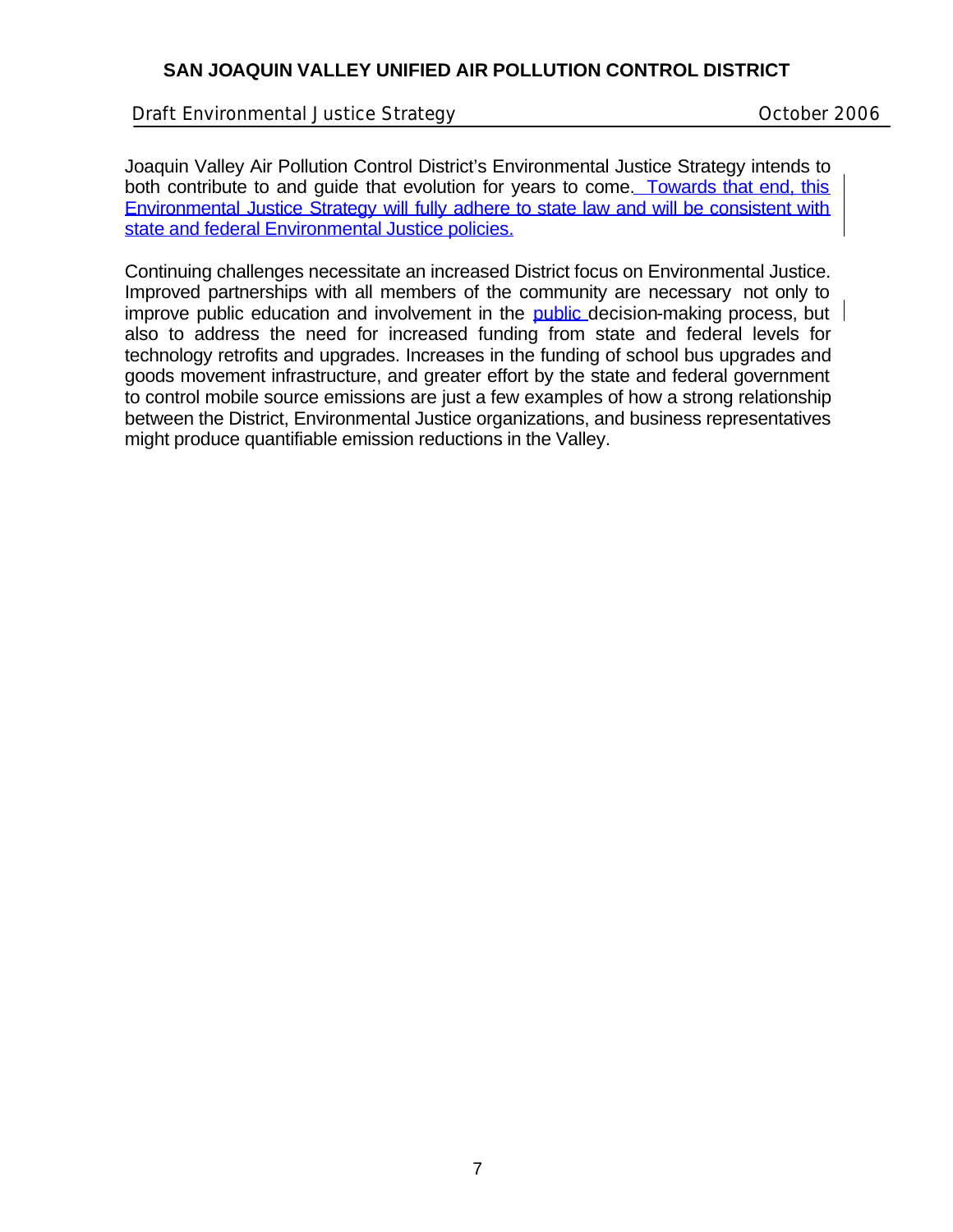Draft Environmental Justice Strategy **Draft Environmental Austice Strategy Container** 2006

# **IV. STRATEGIC DIRECTION**

The District's Environmental Justice Strategy's mission, goals and action items provide the roadmap by which the District will be guided in integrating environmental justice principles into all programs, policies and activities.

# **A. Environmental Justice Mission**

The San Joaquin Valley Air Pollution Control District (the District), a public-health agency protecting the health of all San Joaquin Valley residents, is committed to the fair treatment and meaningful involvement of all people regardless of race, color, gender, national origin, or income with respect to the development, implementation and enforcement of air pollution control laws, regulations and policies. The District will continue to incorporate Environmental Justice (EJ) principles in its decision-making processes, programs, permitting, and rule making, as well as provide timely and complete access to information.

# **B. Goals**

The District's Environmental Justice Mission will be accomplished by the following goals:

- 1. Provide effective tools, resources and opportunities for Valley residents and community-based organizations to identify issues of interest and concern.
- 2. Provide accessible venues for Valley residents to receive education and information about air-quality challenges and current District air quality actions while facilitating the active and meaningful participation of individuals and communities in the decision-making process and in the implementation of effective solutions.
- 3. Take a pro-active role in providing guidance to local land-use decision-making agencies to *implement reasonable measures to prevent prevent* disparate environmental impacts to local communities, and minimize the impacts from existing and new sources.
- 4. Work to quantify and pursue reasonable regulatory and incentive basedprograms that mitigate toxic emissions with a focus on those communities disproportionately low-income and communities of color-impacted by multiple sources. Identify and address those communities that may be disproportionately impacted by air pollution due to socio-economic factors, and work to develop reasonable strategies to address this disparity.
- 5. Provide public notification to impacted communities when exposure to significant air-toxics events occurs, and work to reduce risk associated with these events.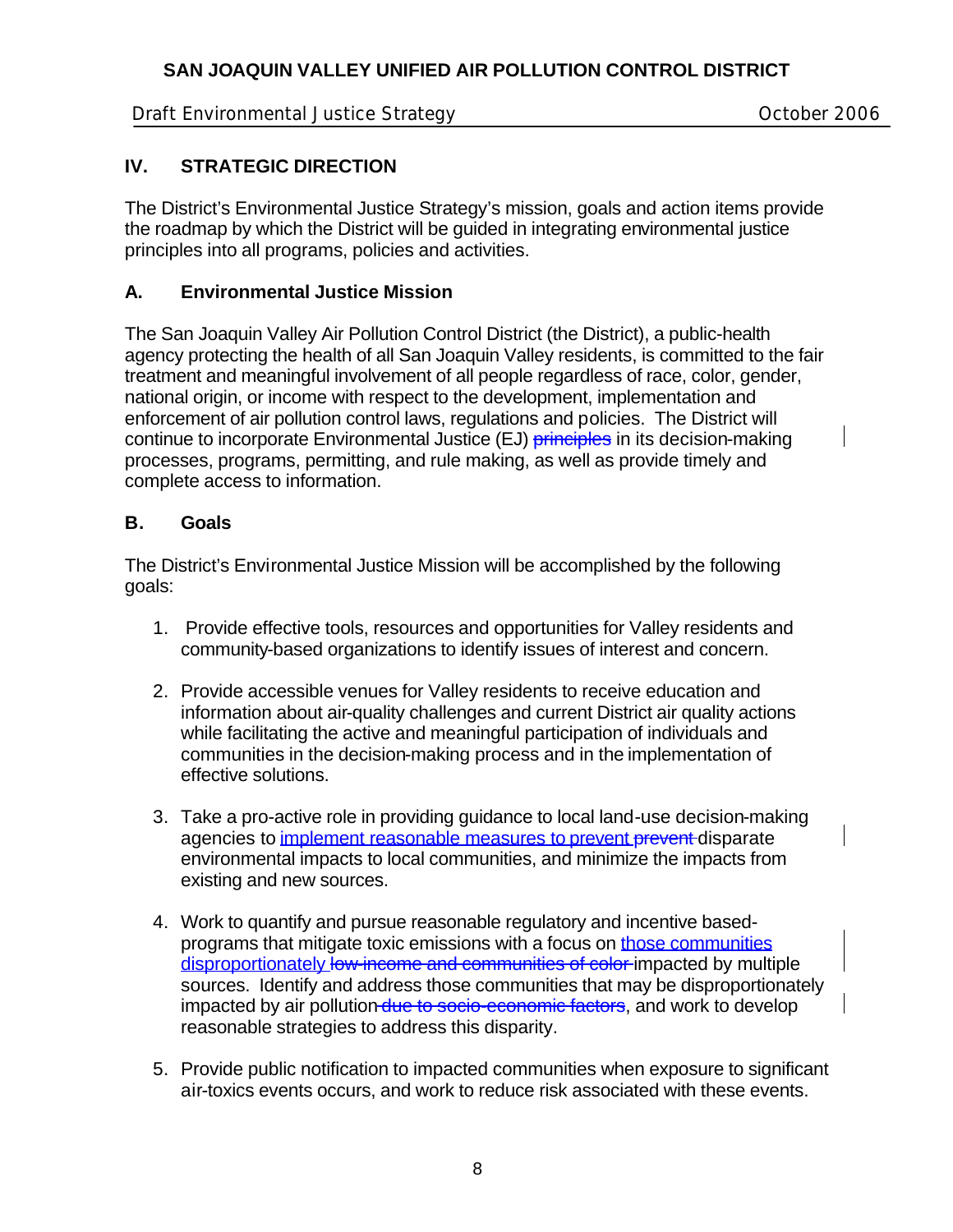Draft Environmental Justice Strategy **Draft Environmental Justice Strategy COLL 2006** 

# **C. Achieving the Goals**

The District's Environmental Justice Strategy provides a comprehensive, long-term, overarching vision, as reflected in our environmental justice goals. Our environmental justice goals, activities and initiatives outline both current and future steps necessary toward fulfilling the District's mission.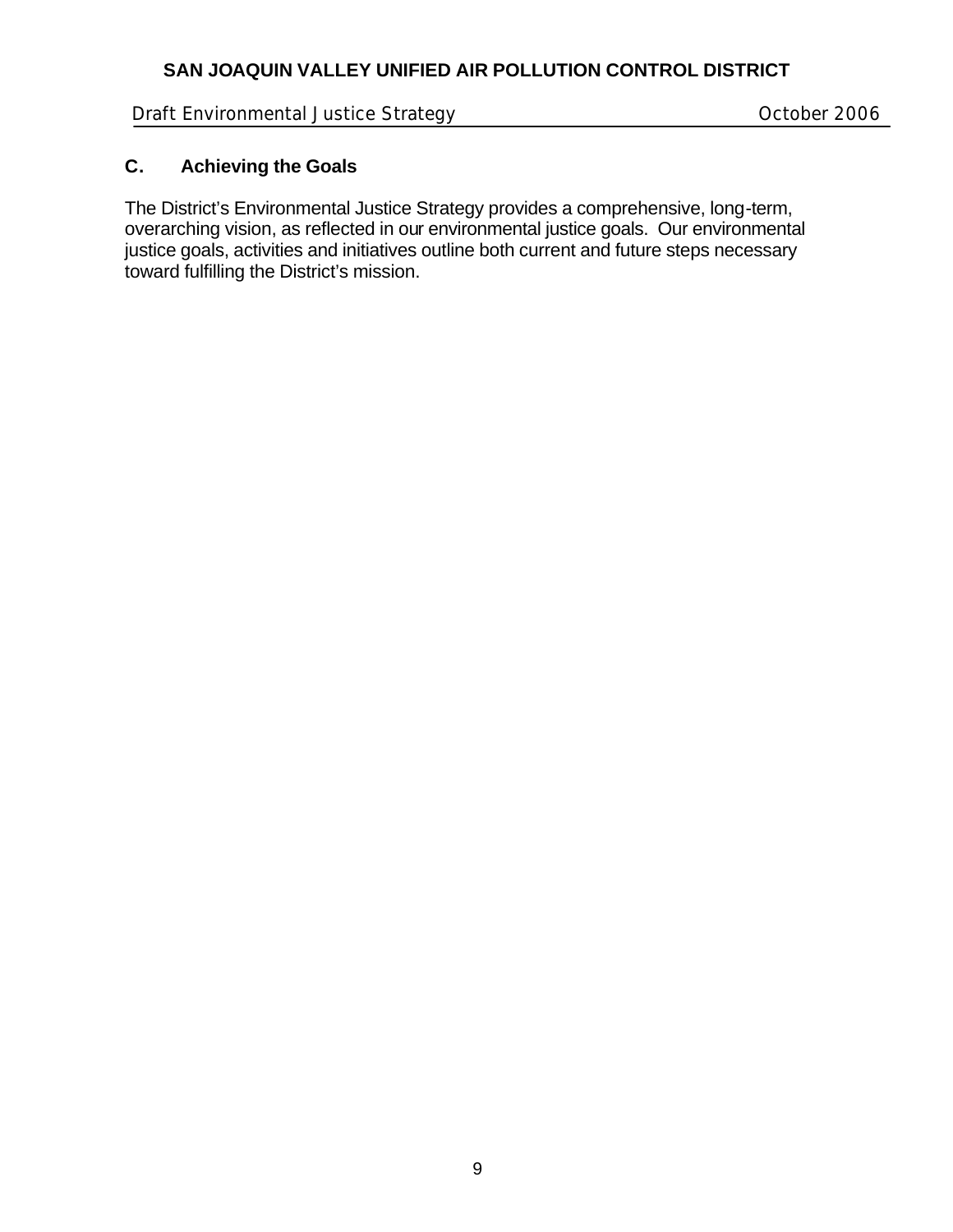Draft Environmental Justice Strategy **Draft Environmental** Justice Strategy

# **V. ONGOING ACTIVITIES**

The District's commitment to Environmental Justice spans beyond the context of this strategy. The District is currently engaged in several ongoing programs to improve communication and access to and involvement from all members of the public.

### **1. Community Access and Involvement**

- a. The District facilitates monthly "Community Meetings," and EJ continues to be a focus of this group.
- b. The District is investigating the possibility of providing, as requested, realtime interpretation services for high-profile and EJ-focused forums or meetings.
- c. The District will provide mass transit information to facilitate travel to the three District offices while also providing scholarship funds for EJ representatives to attend important District meetings.
- d. The District conducts outreach to EJ organizations for nominations for the CAC Environmental Representative vacancies.
- e. The District is testing a pilot program to web-cast the video and audio from Governing Board meetings in real-time.
- f. The District will continue to provide meaningful opportunities for EJ advocates and all interested parties to fully participate in the rule development process.
- g. The District shall provide EJ advocates and the public rule development and supporting documents, upon request.

## **2. Multi-Lingual Outreach and Access**

- a. The District has hired a Spanish-speaking outreach representative. This outreach representative will foster a strong relationship with the non-English speaking media outlets to ensure a high level of media coverage.
- b. The District produces outreach materials and advertising campaigns in multiple languages and provides multi-lingual outreach literature for schools.
- c. The District encourages public participation in the permitting process, and will work to provide easy to understand summaries of plans and reports of interest in multiple languages.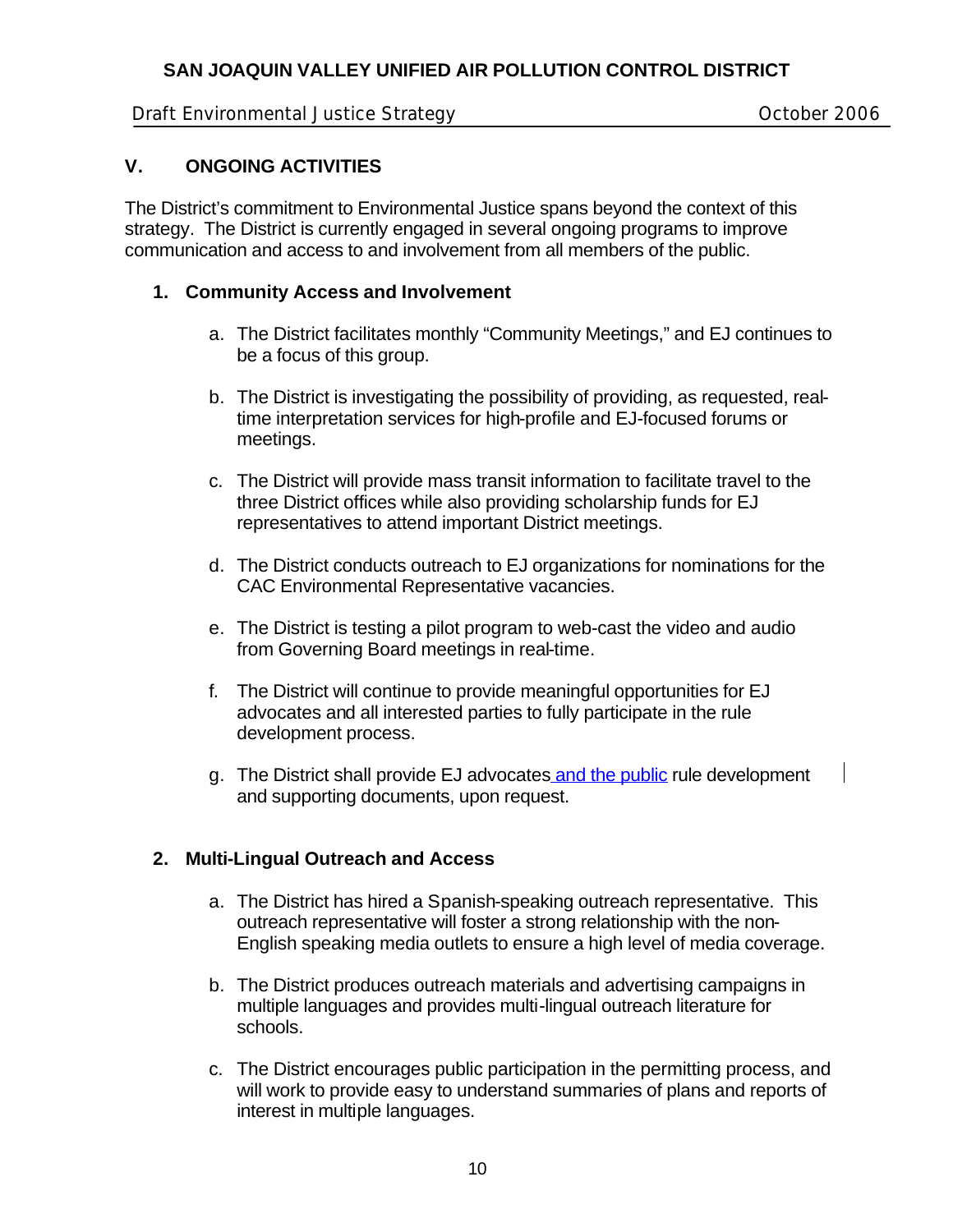#### Draft Environmental Justice Strategy **Draft Environmental Austice Strategy Container** 2006

d. The District supports multi-lingual collaborative outreach activities, such as the American Lung Association Air Quality Flag Program.

### 3. **Risk Reduction**

i<br>Li

- a. The District implements the rigorous requirements of the Air Toxics Hot Spots program and will place the ARB Toxics Hot Spot link and additional toxics information on the website. The District will continue to develop and enforce regulations for control of toxic air-contaminant emissions. The District will maintain an up-to-date registry of sources of significant air toxics and facilitate access to this information via the website.
- b. The District performs public health evaluations as part of the permitting process for new and modified sources, and responds to credible all complaints<sup>14</sup>. The District will also effectively communicate the public health study results of significant risks to the public.

### 4. **Economic Incentives for Accelerated Mitigation**

The District will seek to work collaboratively with EJ advocates and other stakeholders to support key legislation and other action, to secure increased state and federal funding for mobile, stationary, and indirect source mitigation.

 $14$  A "complaint" is when a member of the public has filed a concern or grievance with the District either verbally or in writing. A District inspector then investigates the reporting individual's complaint to see if a rule violation has occurred.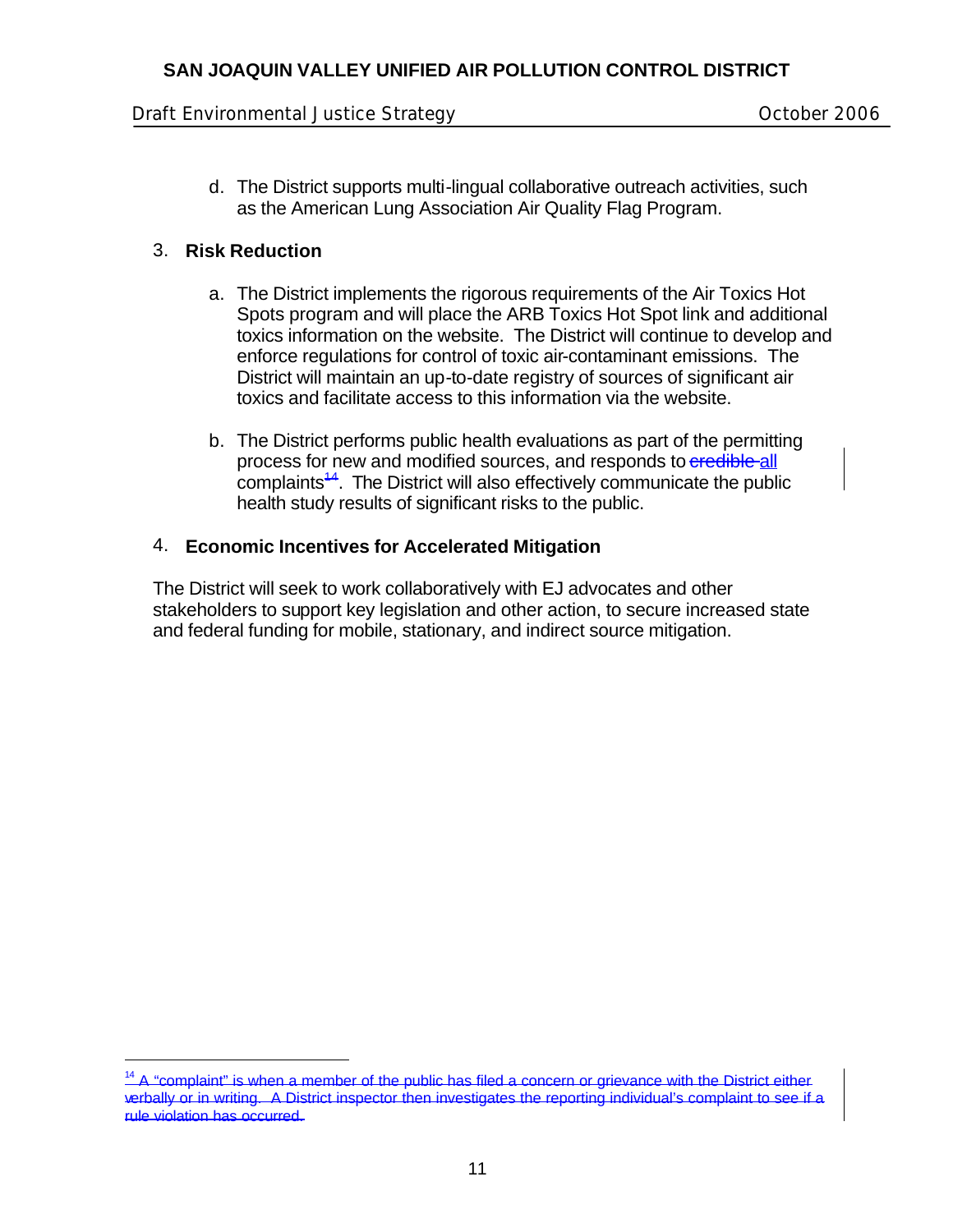## Draft Environmental Justice Strategy **Draft Environmental Austice Strategy Container** 2006

# **VI. NEW INITIATIVES**

Through these initiatives the District plans to build upon current Environmental Justice strengths to better serve the needs of all Valley residents.

## **1. Advisory Committee**

The District will establish an EJ advisory group to collaboratively educate the public and community stakeholders about current District activities and air quality in general. This group will review overarching District programs and strategies to provide feedback. This group will be comprised of representatives, serving a specified two-year terms, from throughout the EJ community including but not limited to business, health, agricultural, and non-profit communities. The District is currently soliciting Ssuggestions on the size, qualifications, length of term and representationsector categories of this committee. will be actively solicited from the Citizens Advisory Committee (CAC). The District invites additional comments on the feasibility and manner in which the Citizens Advisory Committee might serve as the EJ advisory group. This established advisory group will work collaboratively to educate the public and community stakeholders about current District activities and air quality in general. The group will compile and present an annual EJ strategic update to the community.

# **2. Town Hall Meetings and Training Opportunities**

- a. The District will host a series of "Town Hall" meetings in collaboration with the public, stakeholders, industry and EJ organizations to educate individuals about current air-quality issues and actions, and to share input on how the District can improve the public participation process.
- b. District will offer the certification program for smoke school to the public.

# **3. Multilingual Technology Support**

The District will add a Spanish-language component to the website including a Spanish AQI. The District will continue to post real-time air quality data on its website and provide easy to understand explanations in Spanish.

# **4. Land-Use Decision Guidance**

i<br>Li

The District will work to develop a methodology to quantify the cumulative impact<sup>15</sup> of proposed projects, taking into account outdoor pollution exposure and indirect contributors to risk, while also complying with the CEQA process. District will work to develop a Guidance Document that incorporates EJ goals and concepts into land-

 $15A$  'cumulative air quality impact" often is often used to describe possible health and nuisance impacts potentially related to a neighborhood's cumulative emissions from sources that individually comply with local, state and federal rules.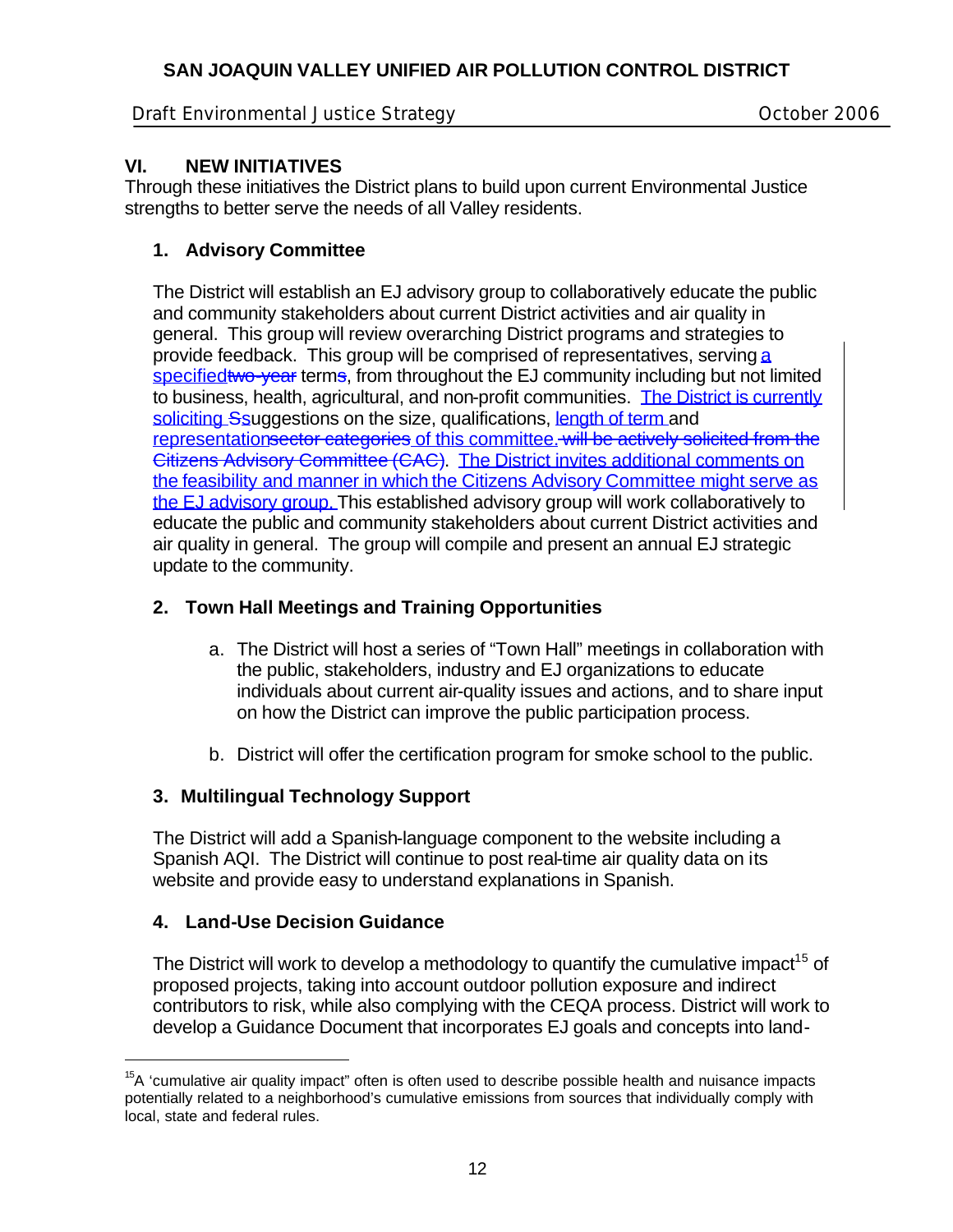Draft Environmental Justice Strategy **Draft Environmental Justice Strategy COLLEGY** 

use decisions. The District will review and build upon current work being completed by other agencies and districts that provides guidance on the quantification of cumulative impacts.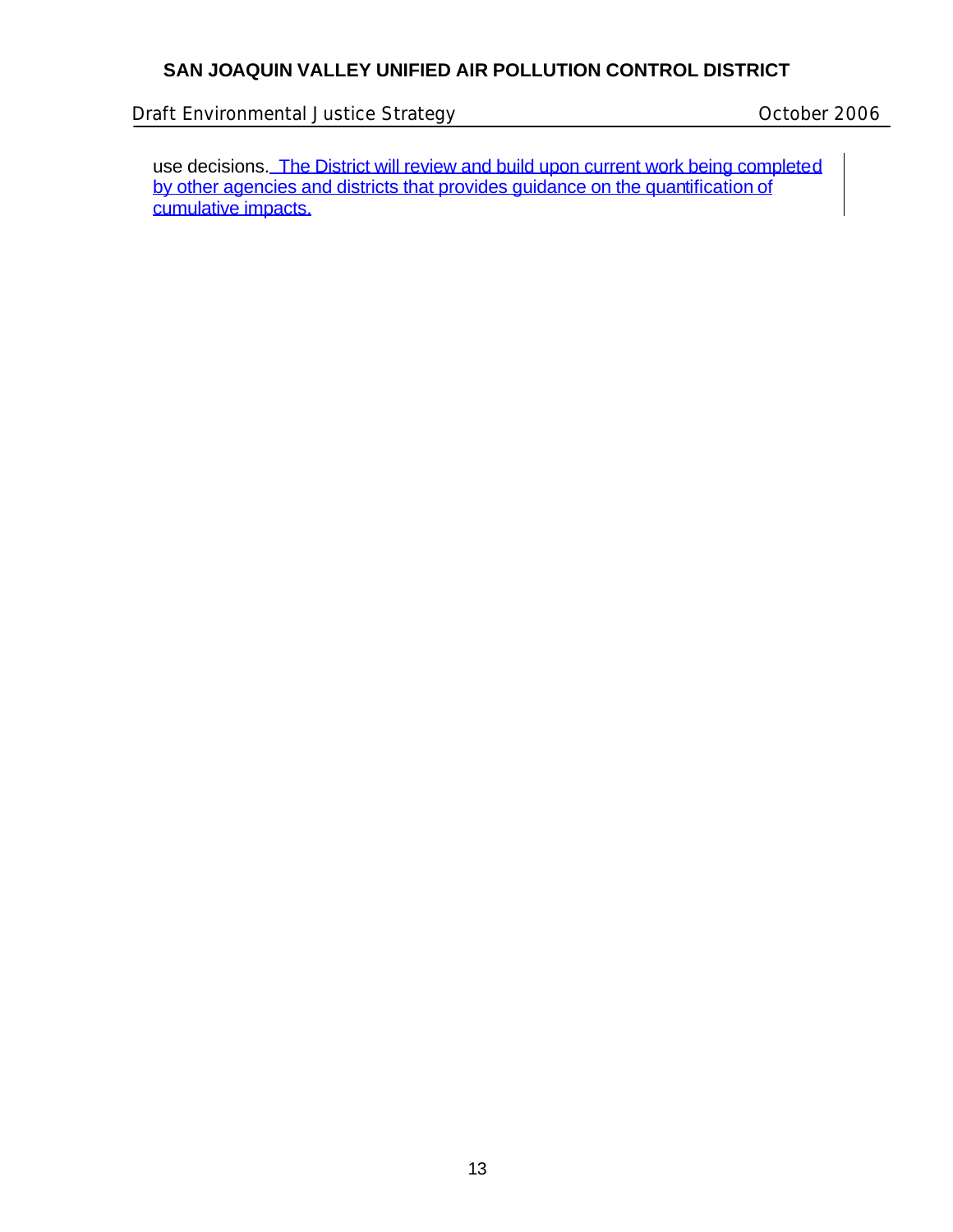#### Draft Environmental Justice Strategy **Draft Environmental Austice Strategy Contact Contact 2006**

### **VII. CONCLUSION**

With this environmental strategy, the San Joaquin Valley Air Pollution Control District provides the overarching vision and leadership toward ensuring all San Joaquin Valley residents benefit from healthier air as a result of the operation or execution of our programs, policies, and activities. The District is dedicated to the integration of environmental justice principles and goals into our public health and air-quality programs, policies and activities.

In working to ensure that all San Joaquin Valley residents are afforded fair treatment, accessibility, and protection in a clean, healthy environment; we are also working to improve the productivity of our workforce and, thus, helping to build a stronger economic climate in the Valley. We seek to build upon the mutually beneficial relationship between a healthy environment and our economy, communities and quality of life.

The District's Environmental Justice strategy's mission, goals and action items shall provide the framework upon which the District will be guided in achieving further environmental justice Valley-wide. As a living document, this strategy shall be reviewed within a year of its adoption, and regularly revised as necessary in consideration of evolving environmental justice issues, programs, policies and activities.